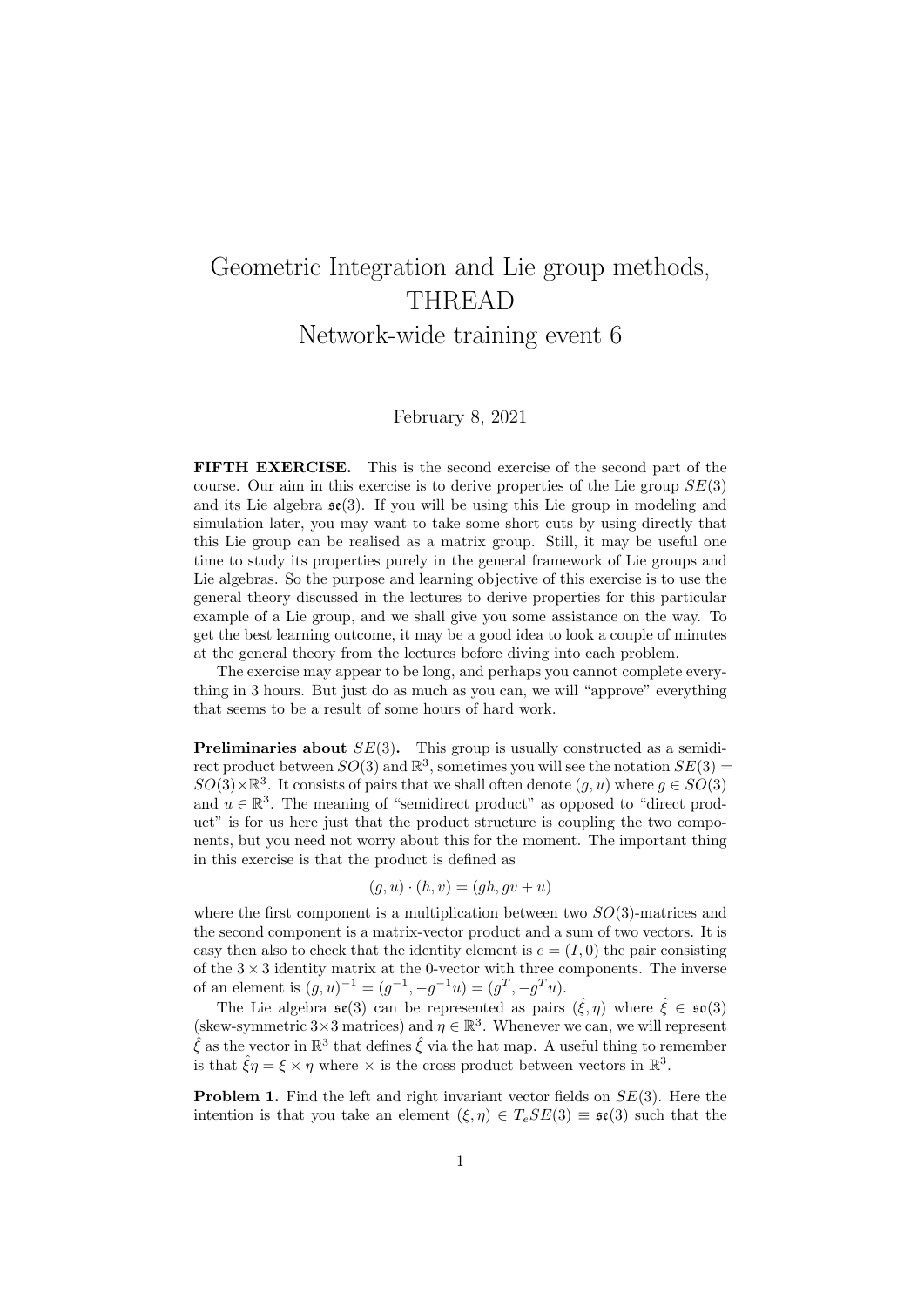left invariant vector field which we denote  $X_{(\xi,\eta)}$  equals  $(\xi,\eta)$  at  $e = (I,0)$ . It can the be computed by left translation

$$
X_{(\xi,\eta)}\big|_{(g,u)} = TL_{(g,u)}(\xi,\eta)
$$

Then find in a similar way the right invariant vector fields on  $SE(3)$ .

**Problem 2.** The exponential,  $\exp : \mathfrak{se}(3) \rightarrow SE(3)$ . For the learning experience, one could calculate the exponential map both as the flow of left and right invariant vector fields respectively. Start by left invariant case, to calculate  $\exp(\xi, \eta)$  consider

$$
(\dot{g}(t), \dot{u}(t)) = X_{(\xi, \eta)}\big|_{(g(t), u(t))}, \qquad (g(0), u(0)) = (I, 0)
$$

Substitute what you found for  $X_{(\xi,\eta)}$  and solve for each of the two components  $g(t)$  and  $u(t)$ . Evaluate  $\exp(\xi, \eta) = (g(1), u(1))$ . If you are doing well with time, repeat for the right invariant vector field to check that you get the same result.

**Problem 3.** Adjoint and coadjoint representations. The map  $\text{Ad}_g : \mathfrak{g} \to \mathfrak{g}$  is generally defined for any  $g \in G$  as  $\mathrm{Ad}_g(h) = TL_g \circ TR_{g^{-1}}(\xi), \xi \in \mathfrak{g}$ . It is a left Lie group action on the space g meaning that  $Ad_{gh} = Ad_g \circ Ad_h$ . In the case we consider, we look at  $\mathrm{Ad}_{(g,u)}(\xi,\eta)$  where  $(g,u) \in SE(3)$  and  $(\xi,\eta) \in \mathfrak{se}(3)$ . Using the expressions you found for  $TL_{(g,u)}$  and  $TR_{(g,u)}$  in Problem 1, find an expression for

 $\mathrm{Ad}_{(g,u)}(\xi,\eta)$ 

Let us now consider the coadjoint representation, defined as  $\mathrm{Ad}^*_{(g,u)^{-1}}$ , note that we have now replaced  $(g, u)$  by  $(g, u)^{-1}$  in the subscript. If you need a little more explanation about what the adjoint is and how it is computed, see the section *Additional Information* at the end of the exercise.

We can proceed as follows: Pick a pair  $(\mu, \nu) \in \mathfrak{se}(3)^*$ , they are both represented as 3-vectors. The pairing with an element  $(\xi, \eta) \in \mathfrak{se}(3)$  is just

$$
\langle (\mu, \nu), (\xi, \eta) \rangle = \mu^T \xi + \nu^T \eta
$$

Now calculate

$$
\langle \mathrm{Ad}^*_{(g,u)^{-1}}(\mu,\nu),(\xi,\eta) \rangle = \langle (\mu,\nu), \mathrm{Ad}_{(g,u)^{-1}}(\xi,\eta) \rangle
$$

substitute what you found for  $\mathrm{Ad}_{(g,u)}$  above, while remembering that you need to replace  $(g, u)$  by  $(g^{-1}, -g^{-1}u)$ . Then reorganise such that you obtain a pairing where the right component is just  $(\xi, \eta)$ . What is in the left component is then simply  $\mathrm{Ad}^*_{(g,u)^{-1}}(\mu,\nu)$ .

**Problem 4.** The Lie bracket in  $\mathfrak{se}(3)$ . We shall now use an alternative definition of the Lie bracket to avoid the somewhat cumbersome commutator of left invariant vector fields. Generally, for a Lie group  $G$  with Lie algebra  $\mathfrak{g}$ , we can think of  $\text{Ad}_q(\xi)$  as a map from G to g (for a fixed  $\xi$ ). Let us for a moment call it  $A_{\xi}(g)$ ,  $A_{\xi}: G \to \mathfrak{g}$ . A well known fact is that the Lie bracket can be obtained by taking the tangent map, i.e.

$$
[\xi,\zeta] = TA_{\xi}|_e(\zeta).
$$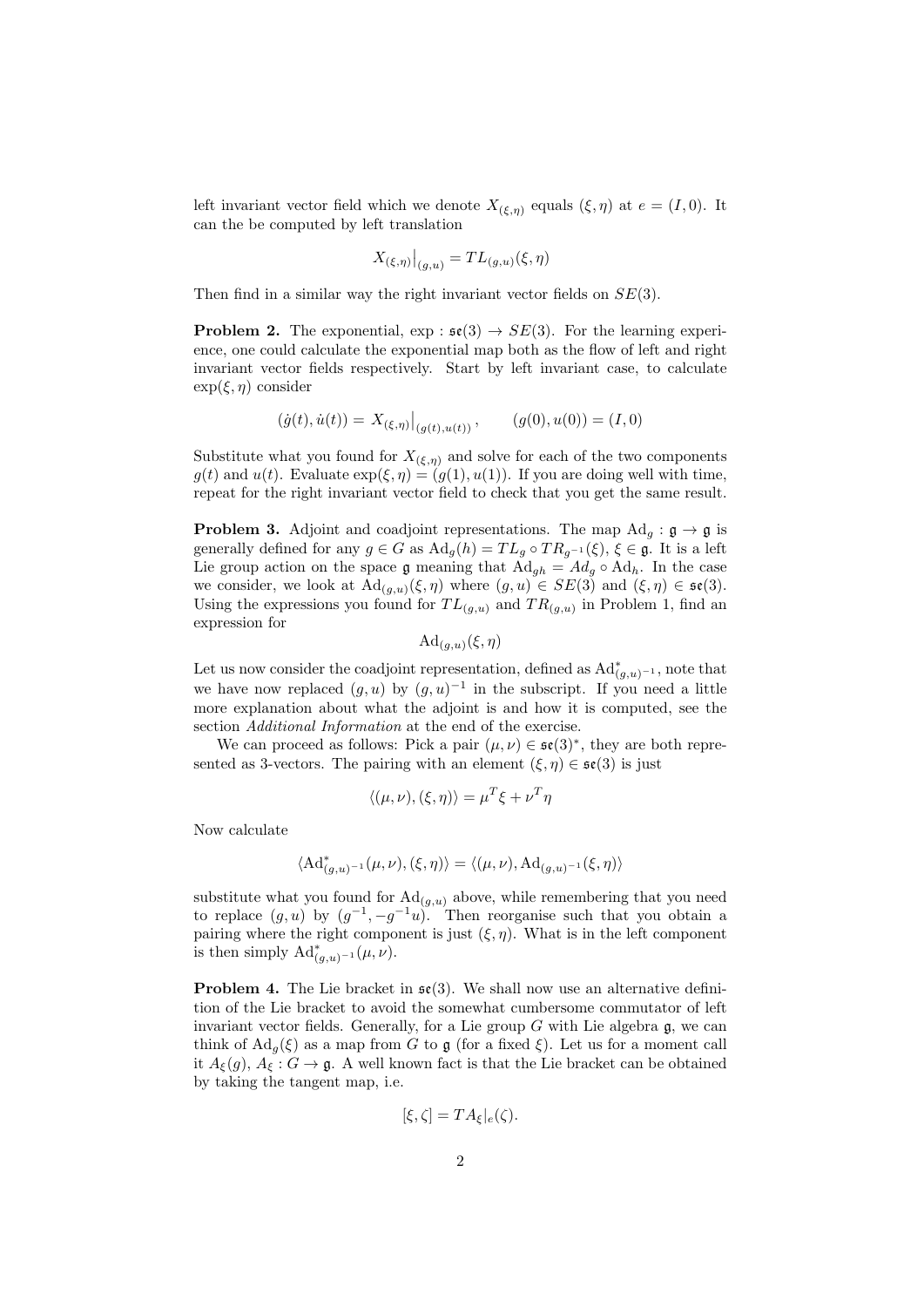For  $\mathfrak{se}(3)$  we then take a curve  $(g(t), u(t))$  with  $(g(0), u(0)) = (I, 0), (\dot{g}(0), \dot{u}(0)) =$  $(\hat{\xi}_1, \eta_1)$  and we compute

$$
[(\xi_1, \eta_1), (\xi_2, \eta_2)] = \frac{d}{dt}\bigg|_{t=0} \mathrm{Ad}_{(g(t), u(t))}(\xi_2, \eta_2)
$$

Do this calculation to find an expression for the Lie bracket in  $\mathfrak{se}(3)$  in terms of the cross products of 3-vectors.

**Problem 5.** The inifinitesimal generator of the left coadjoint action on  $\mathfrak{se}(3)^*$ . We now consider the map  $\lambda_* : \mathfrak{g} \to \mathcal{X}(\mathfrak{se}(3)^*)$  induced by the left coadjoint action  $\Lambda((g, u), (\mu, \nu)) = \mathrm{Ad}^*_{(g, u)^{-1}}(\mu, \nu)$ . So taking an element  $(\xi, \eta) \in \mathfrak{se}(3)$ ,  $\lambda_*$  maps it to a vector field on the linear space  $\mathfrak{se}(3)^*$ . Recall that if the group action is denoted  $\Lambda((q, u), (\mu, \nu))$  then we defined the infinitesimal generator to be

$$
\lambda_{*}(\xi,\eta)|_{(\mu,\nu)} = \frac{d}{dt}\bigg|_{t=0} \Lambda(\exp(t(\xi,\eta)),(\mu,\nu))
$$

Rather than working with the somewhat complicated expression for  $(q(t), u(t)) :=$  $\exp(t(\xi, \eta))$ , it suffices to use that this curve passes through the identity at  $t = 0$ and that its tangent there is  $(\hat{\xi}, \eta)$ . Compute

$$
\lambda_{*}(\xi,\eta)|_{\mu,\nu} = \frac{d}{dt}\bigg|_{t=0} \mathrm{Ad}_{(g(t),u(t))^{-1}}^{*}(\mu,\nu)
$$

Problem 6. Finally, let us put it all to use. The heavy top is a well known test problem for Lie group integrators. Following Marsden and Ratiu [\[1\]](#page-3-0) we can model the heavy top equations on  $\mathfrak{se}(3)^*$ . This means that the solution consists of a pair  $(\mu(t), \nu(t))$  where  $\mu(t)$  is the angular momentum of the body in  $\mathfrak{so}(3)^*$ and  $\nu(t)$  is a vector in  $\mathbb{R}^3$ . In fact, as in Problem 4, we shall also represent  $\mu$  as a vector in  $\mathbb{R}^3$ . The equations are:

$$
\dot{\mu} = \mu \times \mathbb{I}^{-1}\mu + \nu \times cX
$$

$$
\dot{\nu} = \nu \times \mathbb{I}^{-1}\mu
$$

As usual  $\mathbb I$  is the inertia tensor, and c is a real constant the mass times the gravity constant.  $v$  is a vector in the direction from the fixed point of the heavy top to the center of mass (in body coordinates) so this is a vector that does not change over time.

You shall now write the differential equations for the heavy top in the form

$$
(\dot{\mu}, \dot{\nu}) = \lambda_* (f(\mu, \nu))|_{(\mu, \nu)}
$$

where  $\lambda_*$  is the infinitesimal generator of the left coadjoint action from the previous problem and  $f : \mathfrak{se}(3)^* \to \mathfrak{se}(3)$ . Find f.

Additional information. In case you are unfamiliar with adjoint operators, we make a couple of remarks on what they are and how you can find them. Suppose more generally that V is a linear space and that  $A: V \to V$  is a linear operator.  $V^*$  consists of all linear functions on V, so if  $\mu \in V^*$  and  $v \in V$  we